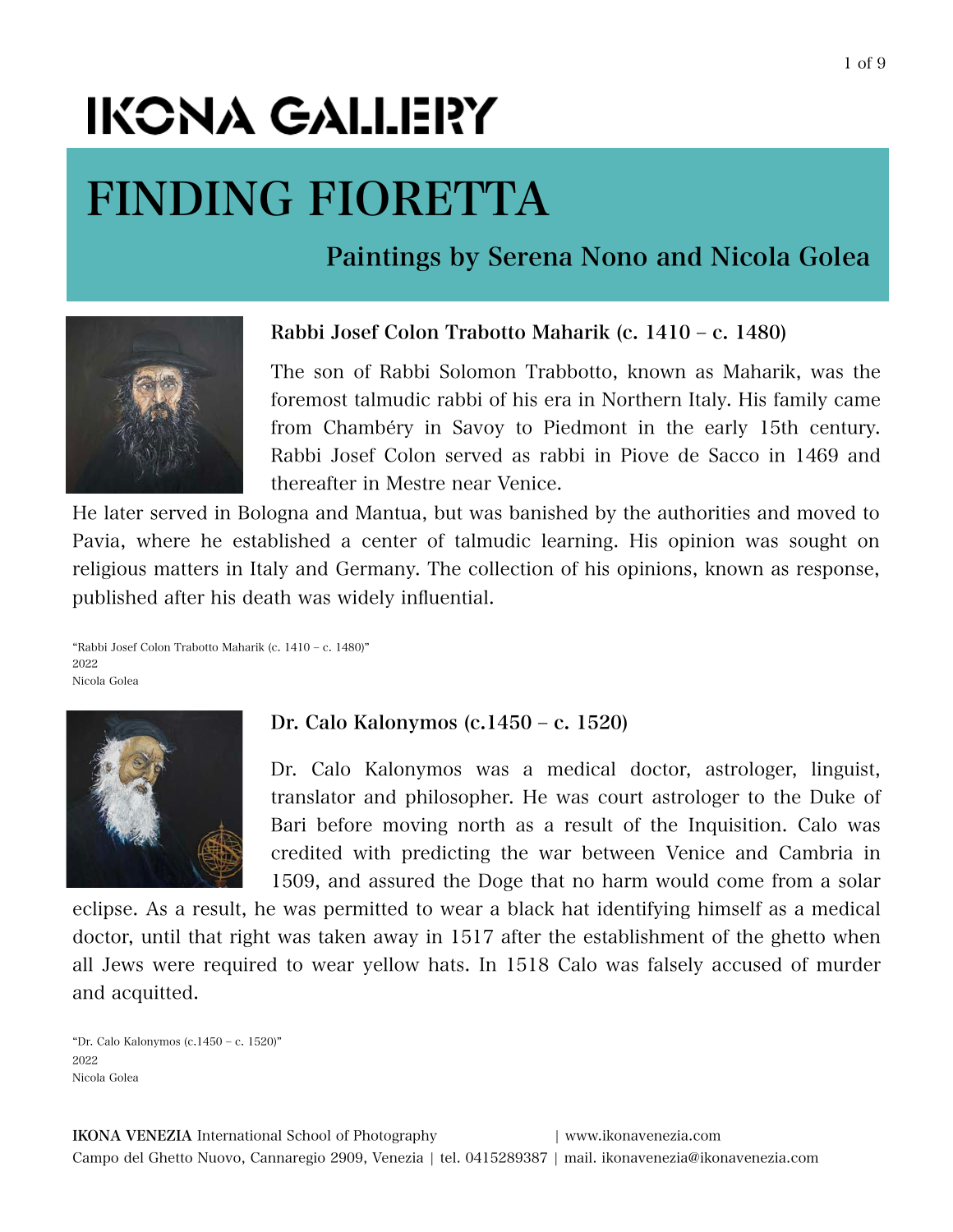

## Rabbi Dr. Eliyahu Menachem Chalfan (b.‒ 1551)

Rabbi Eliyahu Chalfan was a prominent resident of the ghetto in Venice. In 1530 he drafted an opinion in favor of King Henry VIII supporting the annulment of the King's first marriage. The famed Portugese-born Jew Shlomo Molcho lived with Chalfan prior to his being burned at the stake in Mantua after a failed attempt to

convince Emperor Charles V to allow him to form an army to conquer Palestine. Chalfan subsequently created a massive kabbalistic chart recording some of his and Molcho's ideas. Chalfan approved the instruction of Hebrew to Christians and was befriended by the author and poet Pietro Aretino, who wrote that "the Pope himself. . . should listen to your inspired voice".

"Rabbi Dr. Eliyahu Menachem Chalfan (b.‒ 1551)" 2022 Serena Nono



## Fioretta Chalfan (Kalonymos) (b.- c.1560)

Fioretta is the only member of the Chalfan family whose grave has been found in the old Jewish cemetery on the Lido in Venice. She was one of the initial residents of the ghetto in Venice, which was established in 1516.

"Fioretta Chalfan (Kalonymos) (b.- c.1560)" 2022 Serena Nono



#### Solomon Molcho (1500 ‒ 1532)

Solomon Molcho was a Portugese Jewish mystic. Inspired by the adventurer David Reubeni, Molcho fled Portugal and became openly Jewish, studying Kabbalah in Salonika. Molcho began predicting the coming of the Messiah, and gained an audience with Pope Clement VII. In a letter in 1532 to his teacher in Salonika, Molcho gave

Eliyahu Chalfan's home as his address in Venice. Soon after, he traveled to Regensburg for an audience with Charles V, hoping to convince the Emperor to allow him to form a Jewish army to take Palestine from the Ottomans. Instead Molcho was arrested as a heretic and sent to Mantua where he was burned at the stake. Following Molcho's martyrdom, Eliyahu Chalfan recorded his ideas on an enormous kabbalistic chart (obtained by the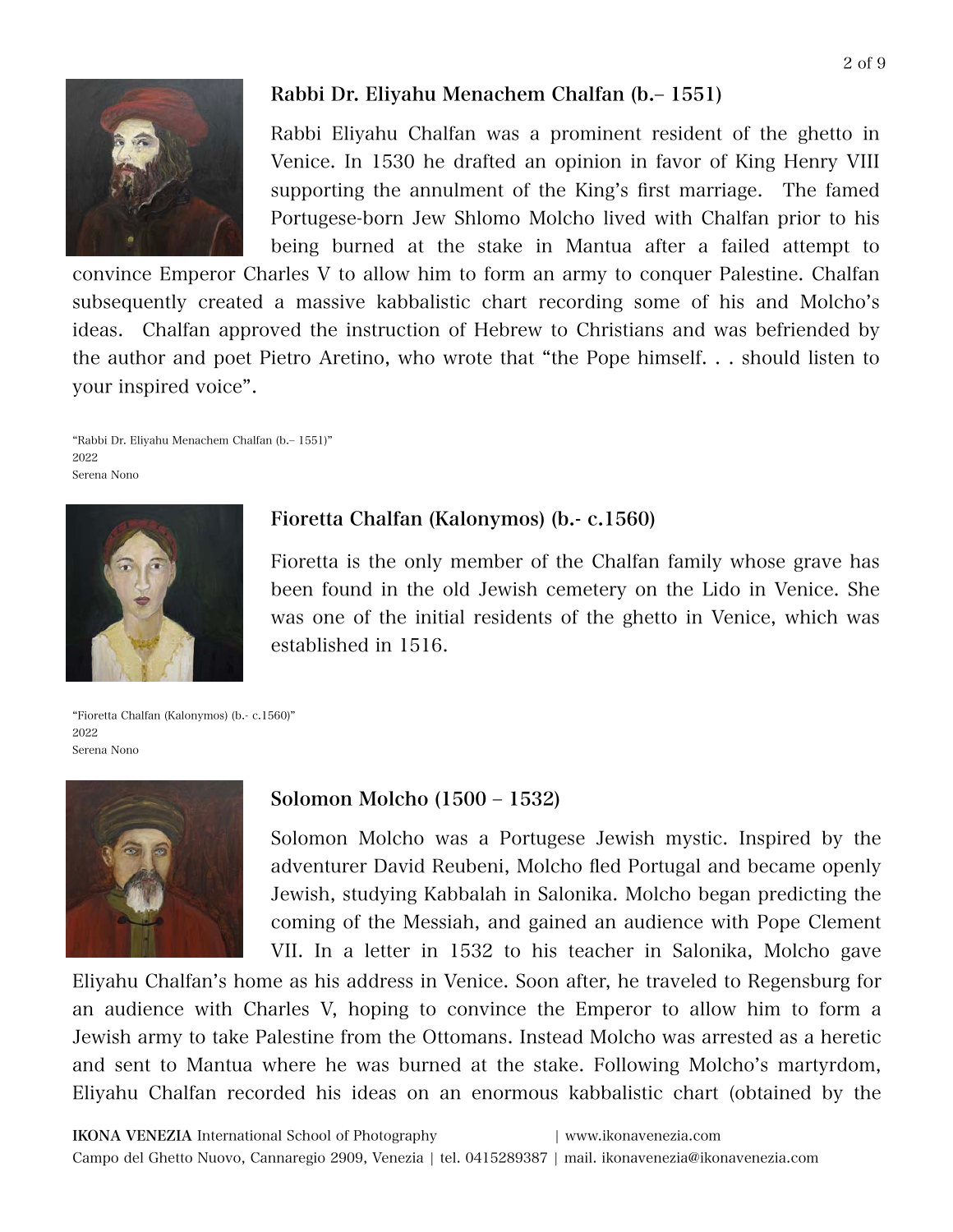Medici Library in Florence in 1570). Molcho's robe and flag were likely brought by Chalfan's family to Prague, where they were displayed as relics and currently reside in the Jewish Museum.

"Solomon Molcho (1500 ‒ 1532)" 2022 Serena Nono



## Dr. Abba Mari Chalfan. (b.- 1586 Prague)

Dr. Abba Mari Chalfan grew up in Venice but came to Prague, perhaps after the death of his parents and the burning of the Talmud in Venice in 1553. He may have been the father-in-law of the author and astronomer David Gans (1541-1613) who named a son Abba Mari.

"Dr. Abba Mari Chalfan. (b.- 1586 Prague)" 2022 Serena Nono



"Rachel Chalfan (Kuh)" 2022 Serena Nono



## Rachel Chalfan (Kuh)

#### Dr. Elia Chalfan (1561 Prague - 1624 Vienna)

Dr. Elia Chalfan was born in 1561 in Prague and was granted permission by Emperor Rudolf II to move to Vienna and practice medicine in 1598. When Jews were expelled briefly from Vienna two years later, Dr. Elia Chalfan was allowed to remain and was also permitted to live as the only Jew in what is now Vienna's First District.

"Dr. Elia Chalfan (1561 Prague - 1624 Vienna)" 2022 Nicola Golea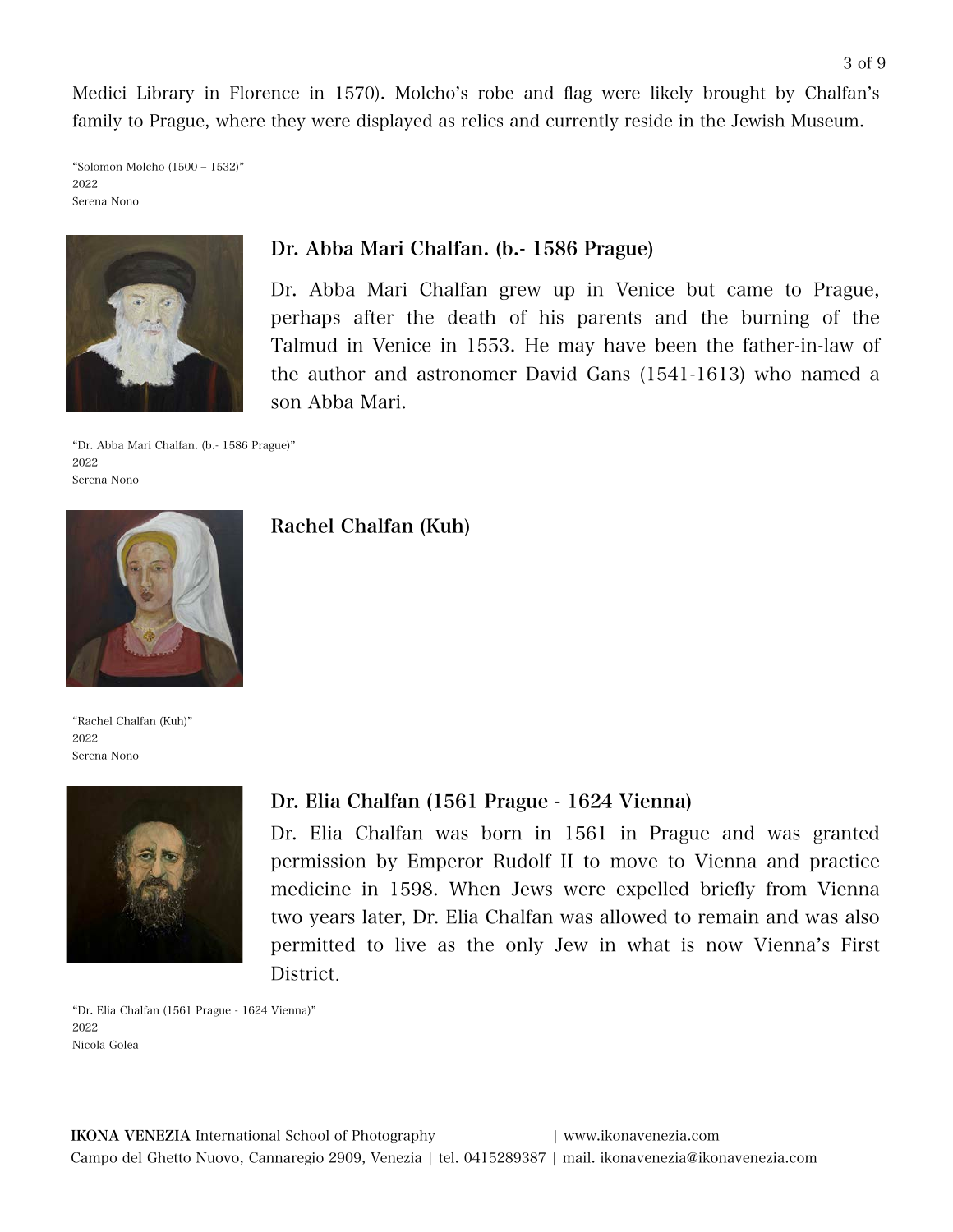## Rebekka Chalfan (Heschel) (b. 1637)



"Rebekka Chalfan (Heschel) (b. 1637)" 2022 Nicola Golea



"Joshua Heschel Chalfan (Vienna)" 2022 Nicola Golea



"Jentl Ausch (Chalfan) (b. - c.1700)" 2022 Nicola Golea

## Joshua Heschel Chalfan (Vienna)

Joshua Heschel Chalfan was named after his maternal grandfather. In 1632, he owned a house in the Jewish ghetto in Vienna located in what is today Vienna's Second District. His brother Isak's grave identifies three generations of paternal ancestors and the family's origins in France.

#### Jentl Ausch (Chalfan) (b. - c.1700)

Jentl Chalfan Ausch's father was from Vienna and her mother was from Prague. Her husband Josef was from the Bohemian town of Úštek, so she may have lived in all three cities at various times in her life.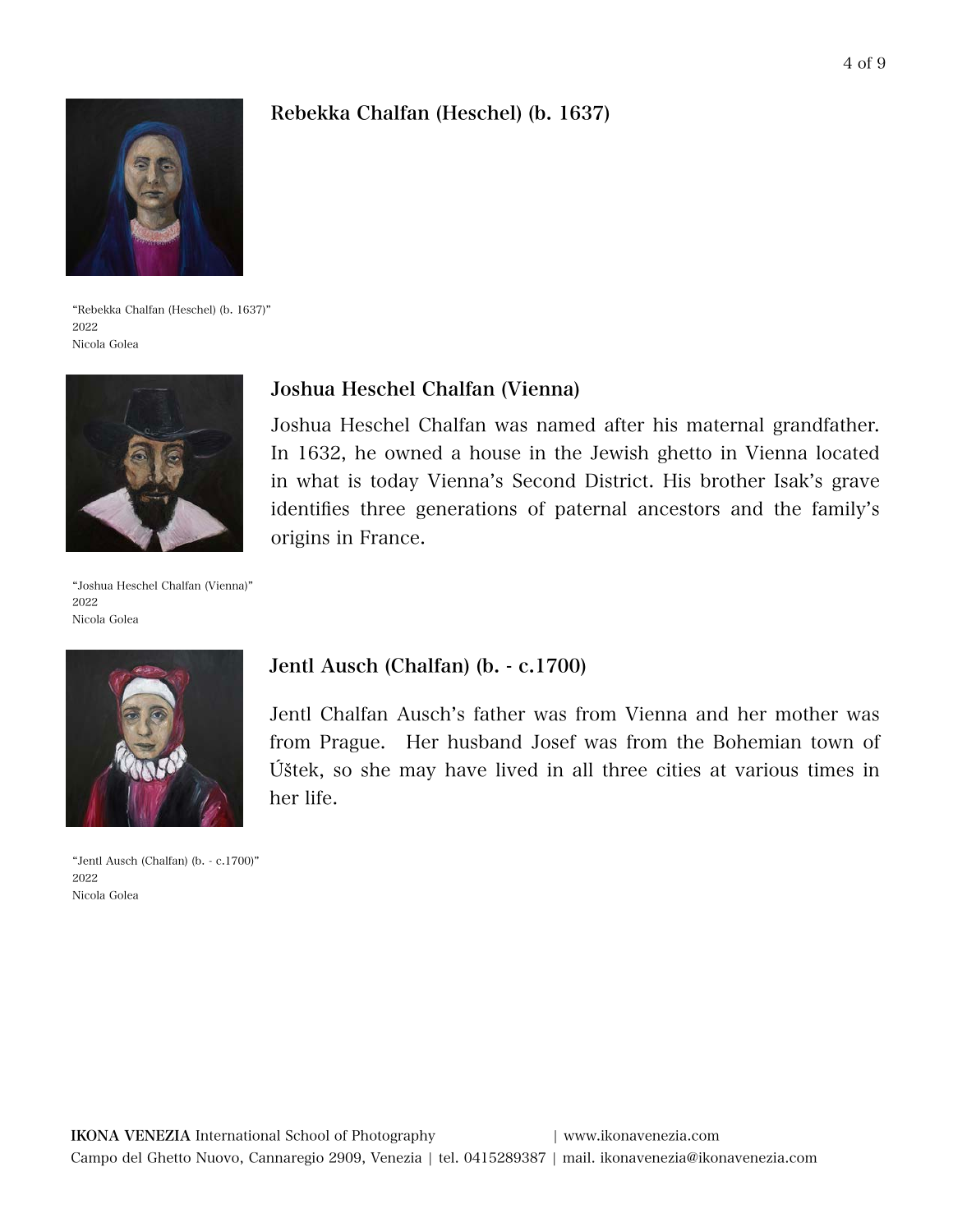

"Josef Ausch (b. - 1674 Úštek)" 2022 Nicola Golea



"Frumetl Nachod (Ausch) (b.- 1724)" 2022 Serena Nono



"Chaim Chalfan (b. - 1648 Vienna)" 2022 Serena Nono

## Josef Ausch (b. - 1674 Úštek)

Josef Ausch, the husband of Jentl Chalfan, was the first signatory of the first official Police Statute of the Land Jews of Bohemia in 1659. On his grave in Úštek (Auscha) and on the graves of his relatives in Prague he is referred to as the Rosh Medina ("head of state").

#### Frumetl Nachod (Ausch) (b.- 1724)

Frumetl and her second husband Manis Nachod donated two richly embroidered silk torah curtains that are displayed in the Jewish Museum of Prague.

#### Chaim Chalfan (b. - 1648 Vienna)

Chaim Chalfan was from Vienna but his wife Kressel, a relative of the famous Rabbi Loew (Maharal) died before him and is buried in Prague. Chaim's grave in Vienna was likely buried to save it from the Nazis but has not yet been located during the excavation of the cemetery.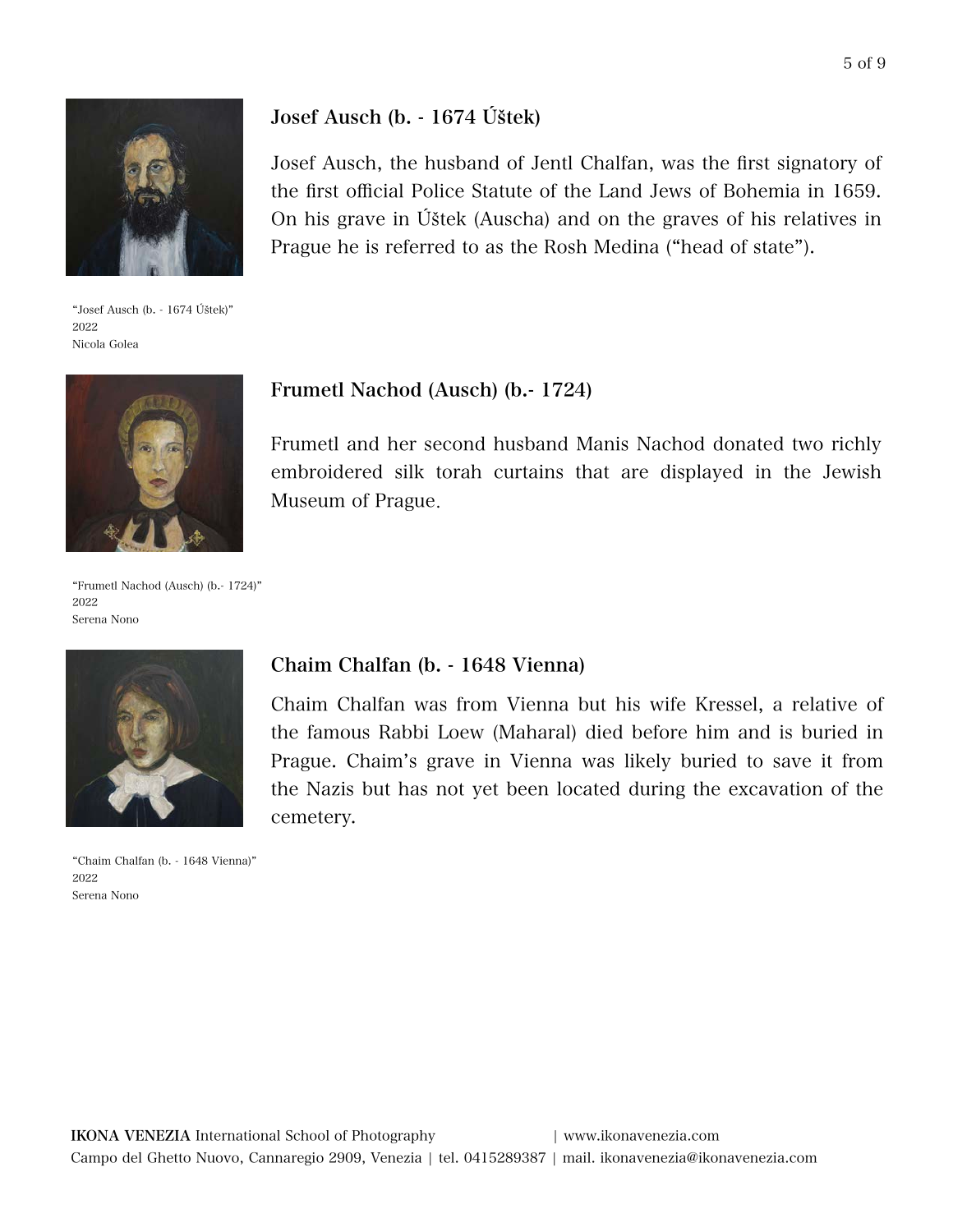## Manis Nachod (b. - 1707)



"Manis Nachod (b. - 1707)" 2022 Nicola Golea



#### Benet Nachod (b. - 1742 Prague)

Jeweler Benet Nachod visited the Leipzig fairs in 1695, 1698 and 1699. During Purim in the terrible winter of 1709, he was caught in a snowstorm in Nußdorf outside Vienna with his friend Rabbi Meir Perles.

"Benet Nachod (b. - 1742 Prague)" 2022 Nicola Golea



"Moyses Nachod (1694 Prague - 1759 Prague)" 2022 Nicola Golea

#### Moyses Nachod (1694 Prague - 1759 Prague)

When Moyses Nachod was a young boy in 1697, his grandparents dedicated a silk torah curtain in his honor. He had five children and dealt in saddle pads and later tobacco. Moyses and his family were forced to leave Prague for three years when Empress Maria Therese expelled all Jews from the city in 1745.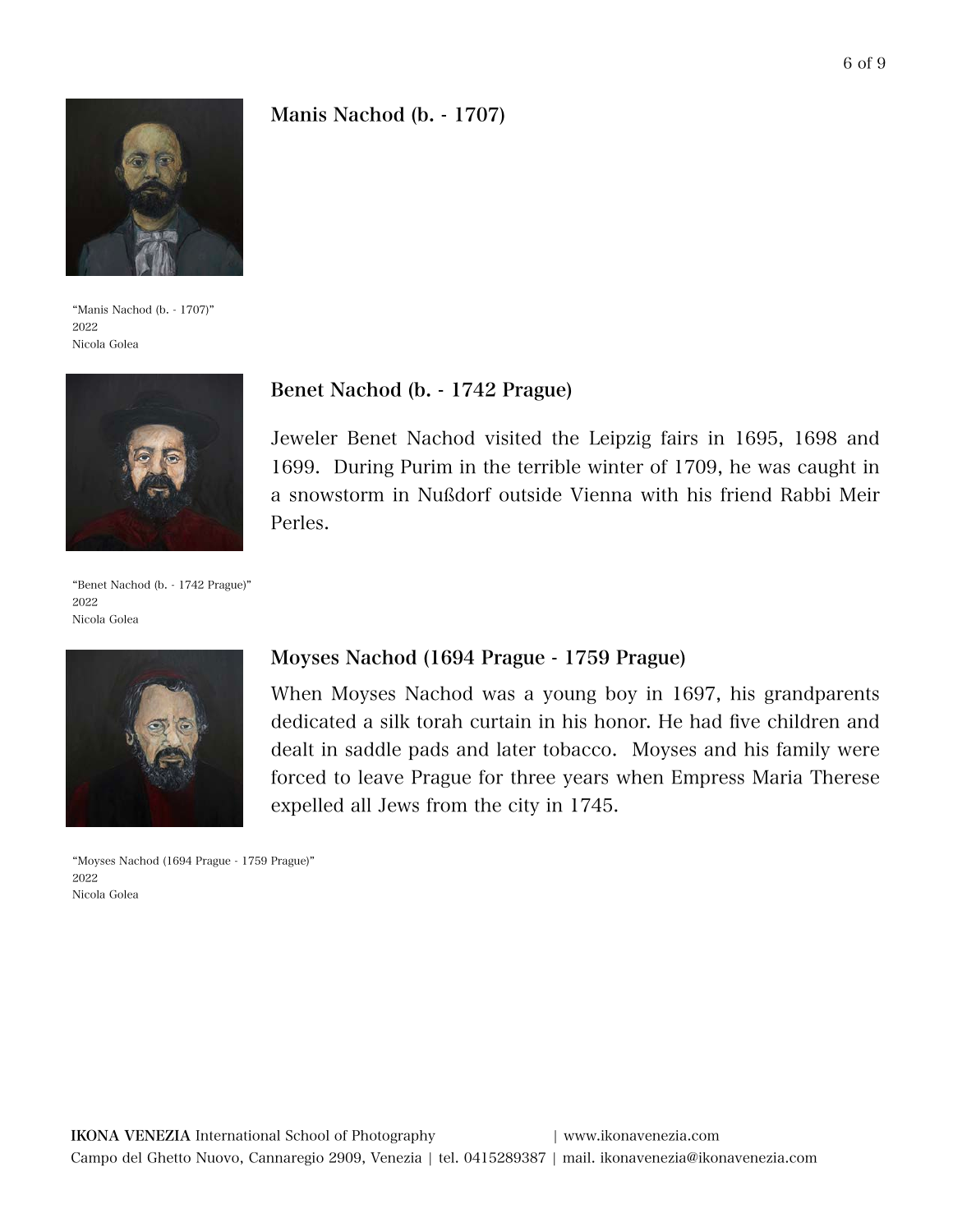

## Daniel Avigdor Nachod (1722 Prague - 1792 Prague)

Daniel Avigdor Nachod was not yet married when all Jews were expelled from Prague for three years in 1745 by Empress Maria Therese. After returning to Prague, he married Pessel Bunzel, a descendant of the famous Rabbi Loew (Maharal), and had five children.

"Daniel Avigdor Nachod (1722 Prague - 1792 Prague)" 2022 Serena Nono



## Gabriel Nachod (1776 Prague - 1849 Prague)

Gabriel Nachod was an orphaned cantor in 1794 and became a wedding singer. He had two sons and three daughters, and established a prayer fund supporting the Altneuschul synagogue. One of his descendants published a lengthy poem he wrote telling the story of Genesis.

"Gabriel Nachod (1776 Prague - 1849 Prague)" 2022 Nicola Golea



"Josef Nachod (1813 Prague - 1884 Vienna)" 2022 Nicola Golea

#### Josef Nachod (1813 Prague - 1884 Vienna)

Inn-keeper Josef Nachod was married in the famous Altneuschul in Prague. He manned a civil brigade during the 1848 revolution, but subsequently was cited by the police for hiring two unlicensed musicians and keeping his inn open after 11pm.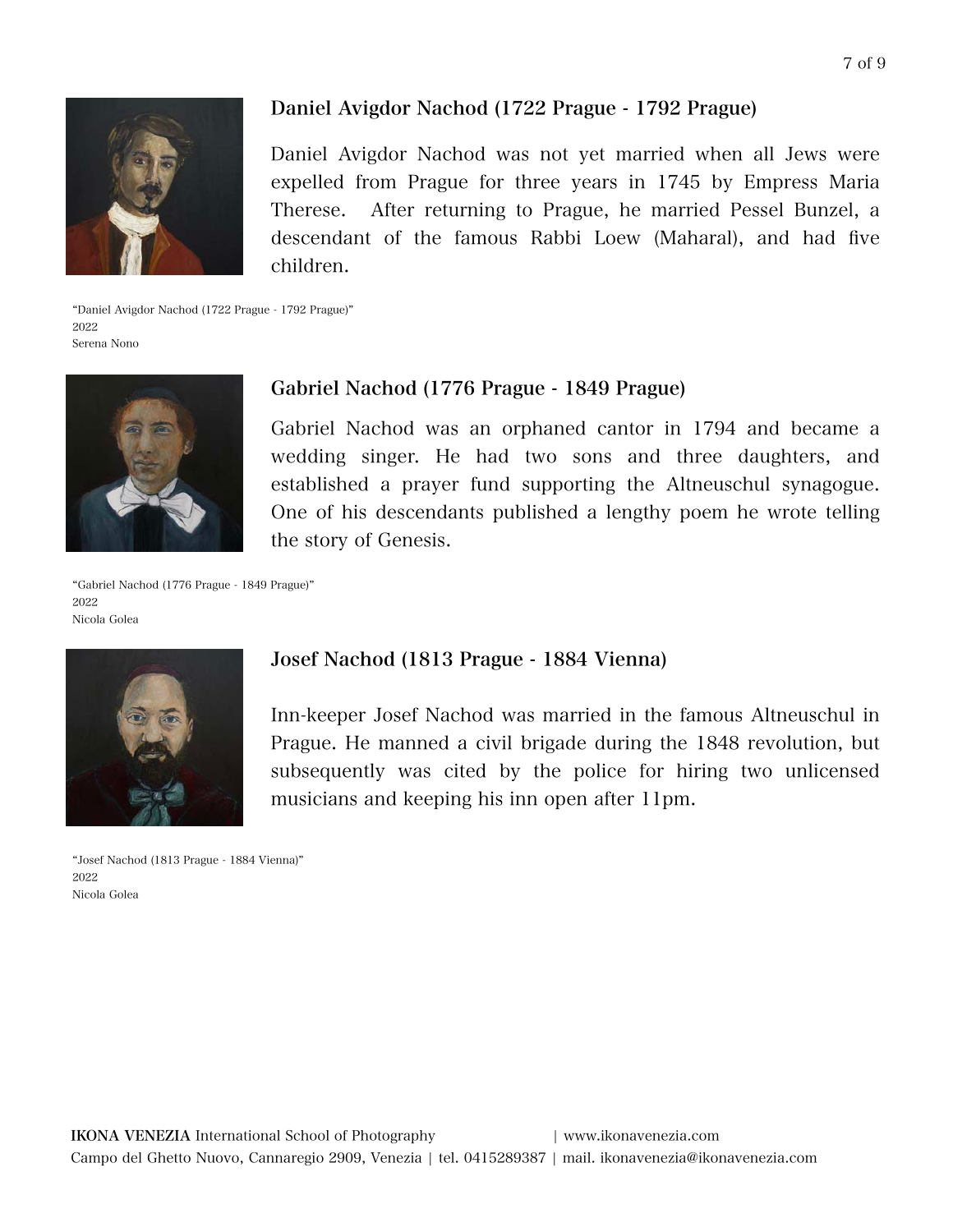

## Pauline Schönberg (Nachod) (1848 Prague - 1921 Berlin)

Arnold Schoenberg's mother Pauline Nachod Schönberg moved with her family from Prague to Vienna in 1869. After her husband died, she raised three children and two orphaned nieces on her own.

"Pauline Schönberg (Nachod) (1848 Prague - 1921 Berlin)" 2022 Nicola Golea



## Arnold Schonberg (1874 Vienna - 1951 Los Angeles)

The most influential composer of the twentieth century, Arnold Schoenberg created ground-breaking works that changed the history of music. Among his Jewish-themed works are the opera "Moses und Aron", "Kol Nidre", and "A Survivor from Warsaw".

"Arnold Schonberg (1874 Vienna - 1951 Los Angeles)" 2022 Nicola Golea



"Nuria Schoenberg Nono (1932 Barcelona)" 2022 Serena Nono

#### Nuria Schoenberg Nono (1932 Barcelona)

Nuria Schoenberg Nono has established two major music archives, one in Vienna for her father the composer Arnold Schoenberg, and the other for her husband Luigi Nono in Venice. She lives on the Giudecca, in Venice.